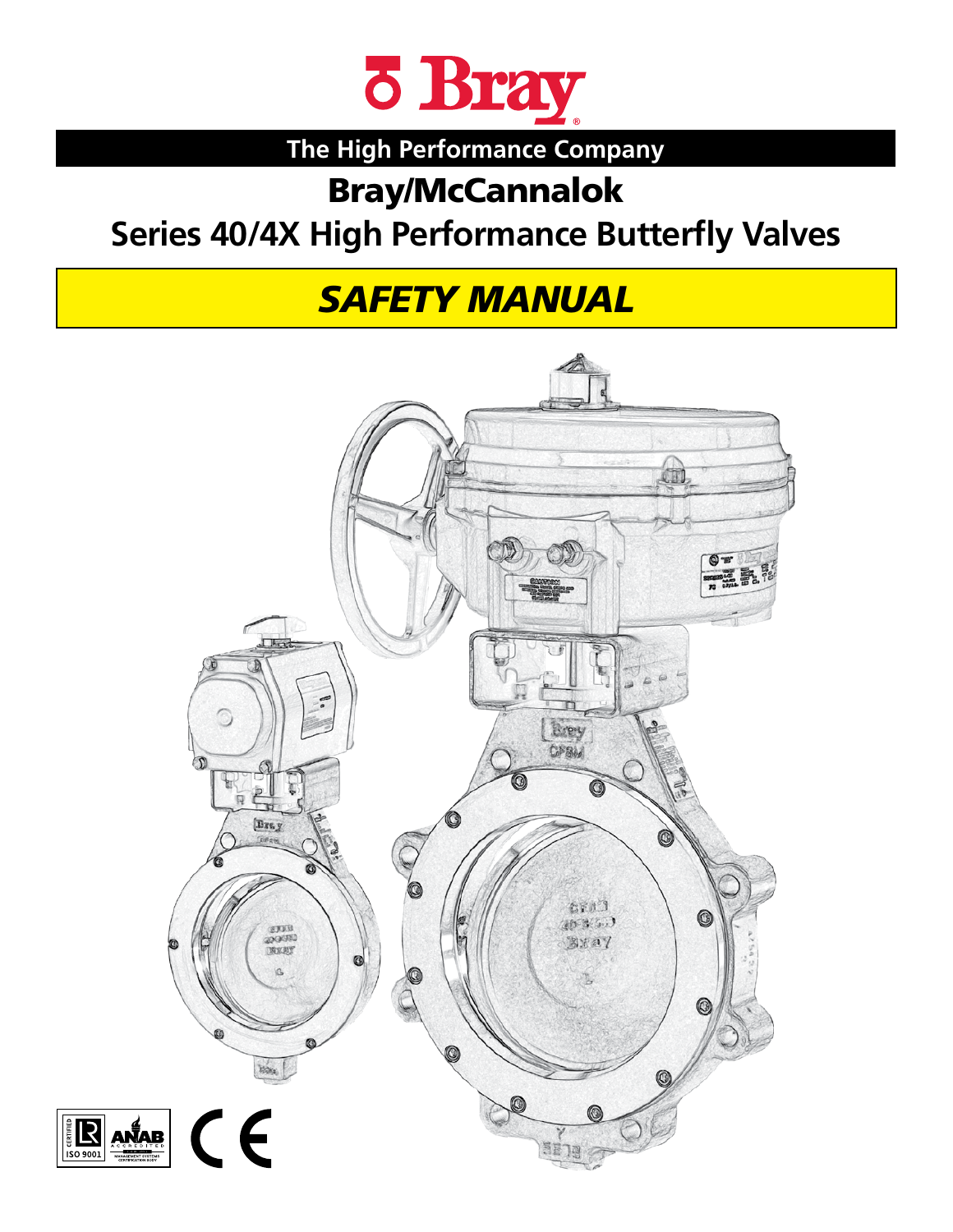# **TABLE OF CONTENTS**

| 1.5 Reference Standards |
|-------------------------|
|                         |
|                         |
|                         |
|                         |
|                         |
|                         |
|                         |
|                         |
|                         |
|                         |
|                         |
|                         |
|                         |
|                         |
|                         |
|                         |
|                         |
|                         |
|                         |
|                         |
|                         |
|                         |
|                         |
|                         |
|                         |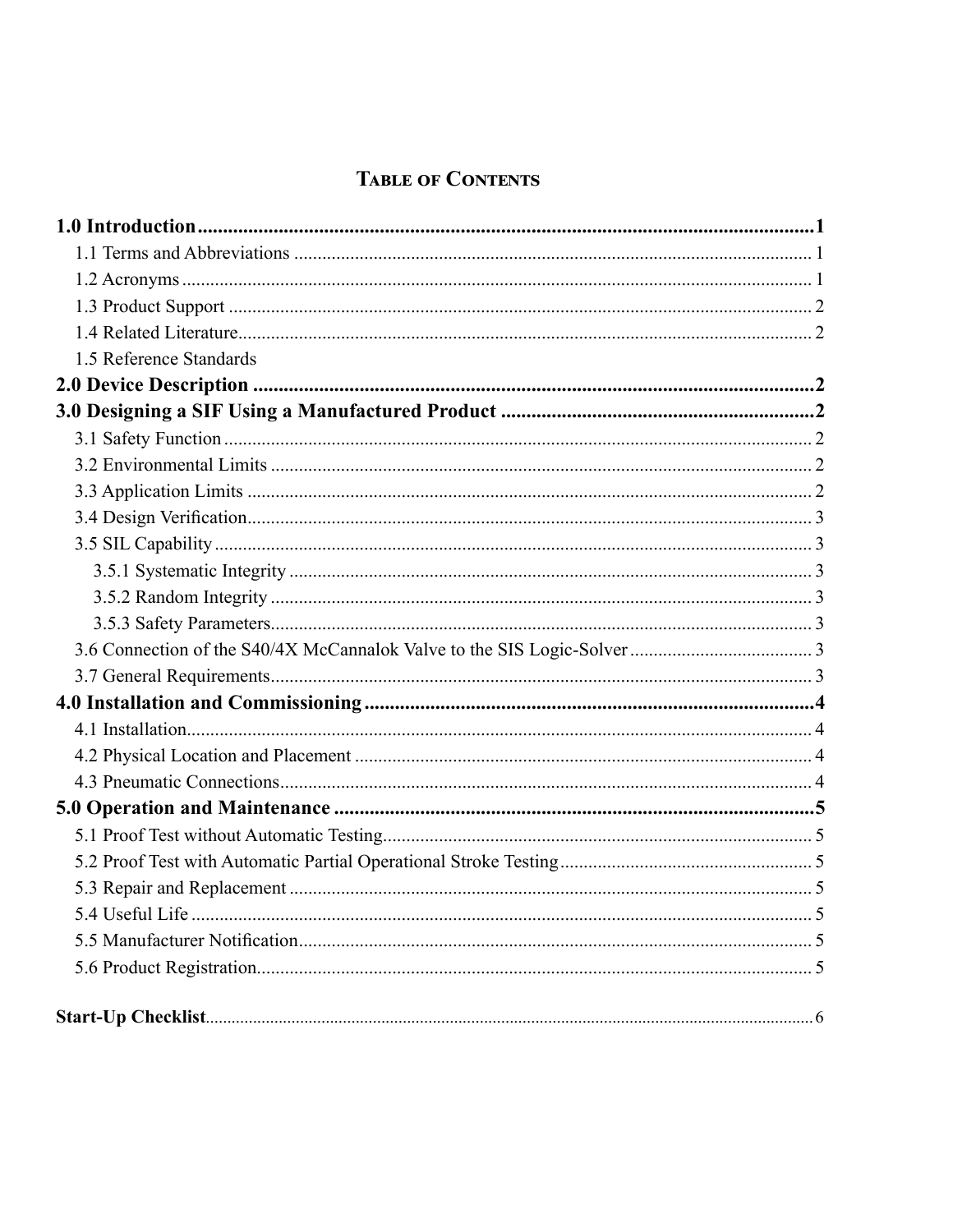

# **1.0 Introduction**

This Safety Manual provides information necessary to design, install, verify and maintain a Safety Instrumented Function (SIF) utilizing the Bray Series 40 / 4X McCannalok High Performance Butterfly Valve. This manual provides necessary requirements for meeting the IEC 61508 or IEC 61511 functional safety standards.

#### **1.1 Terms and Abbreviations**

**Safety -** Freedom from unacceptable risk of harm.

**Functional Safety -** The ability of a system to carry out the actions necessary to achieve or to maintain a defined safe state for the equipment / machinery / plant / apparatus under control of the system.

**Basic Safety -** The equipment must be designed and manufactured such that it protects against risk of damage to persons by electrical shock and other hazards and against resulting fire and explosion. The protection must be effective under all conditions of the nominal operation and under single fault condition.

**Safety Assessment -** The investigation to arrive at a judgment - based on evidence - of the safety achieved by safety-related systems.

**Fail-Safe State -** State where the valve actuator is de-energized and (if applicable with a spring-returned actuator) the springs are extended.

**Fail Safe -** Failure that causes the valve to go to the defined fail-safe state without a demand from the process.

**Fail Dangerous -** Failure that does not respond to a demand from the process (i.e. being unable to go to the defined fail-safe state).

**Fail Dangerous Undetected -** Failure that is dangerous and that is not being diagnosed by automatic stroke testing.

**Fail Dangerous Detected -** Failure that is dangerous but is detected by automatic stroke testing.

**Fail Annunciation Undetected -** Failure that does not cause a false trip or prevent the safety function but does cause loss of an automatic diagnostic and is not detected by another diagnostic.

**Fail Annunciation Detected -** Failure that does not cause a false trip or prevent the safety function but does cause loss of an automatic diagnostic or false diagnostic indication.

**Fail No Effect -** Failure of a component that is part of the safety function but that has no effect on the safety function.

**Low Demand Mode -** Mode, where the frequency of demands for operation made on a safety-related system is no greater than twice the proof test frequency.

#### **1.2 Acronyms**

**FMEDA -** Failure Modes, Effects and Diagnostic Analysis.

**HFT -** Hardware Fault Tolerance.

**MOC -** Management of Change. These are specific procedures often done when performing any work activities in compliance with government regulatory authorities.

**PFDavg -** Average Probability of Failure on Demand.

**SFF** - Safe Failure Fraction, the fraction of the overall failure rate of a device that results in either a safe fault or a diagnosed unsafe fault.

**SIF -** Safety Instrumented Function, a set of equipment intended to reduce the risk due to a specific hazard (a safety loop).

**SIL -** Safety Integrity Level, discrete level (one out of a possible four) for specifying the safety integrity requirements of the safety functions to be allocated to the E/E/PE safety-related systems where Safety Integrity Level 4 has the highest level of safety integrity and Safety Integrity Level 1 has the lowest.

**SIS -** Safety Instrumented System – Implementation of one or more Safety Instrumented Functions. An SIS is composed of any combination of sensor(s), logic solver(s), and final element(s).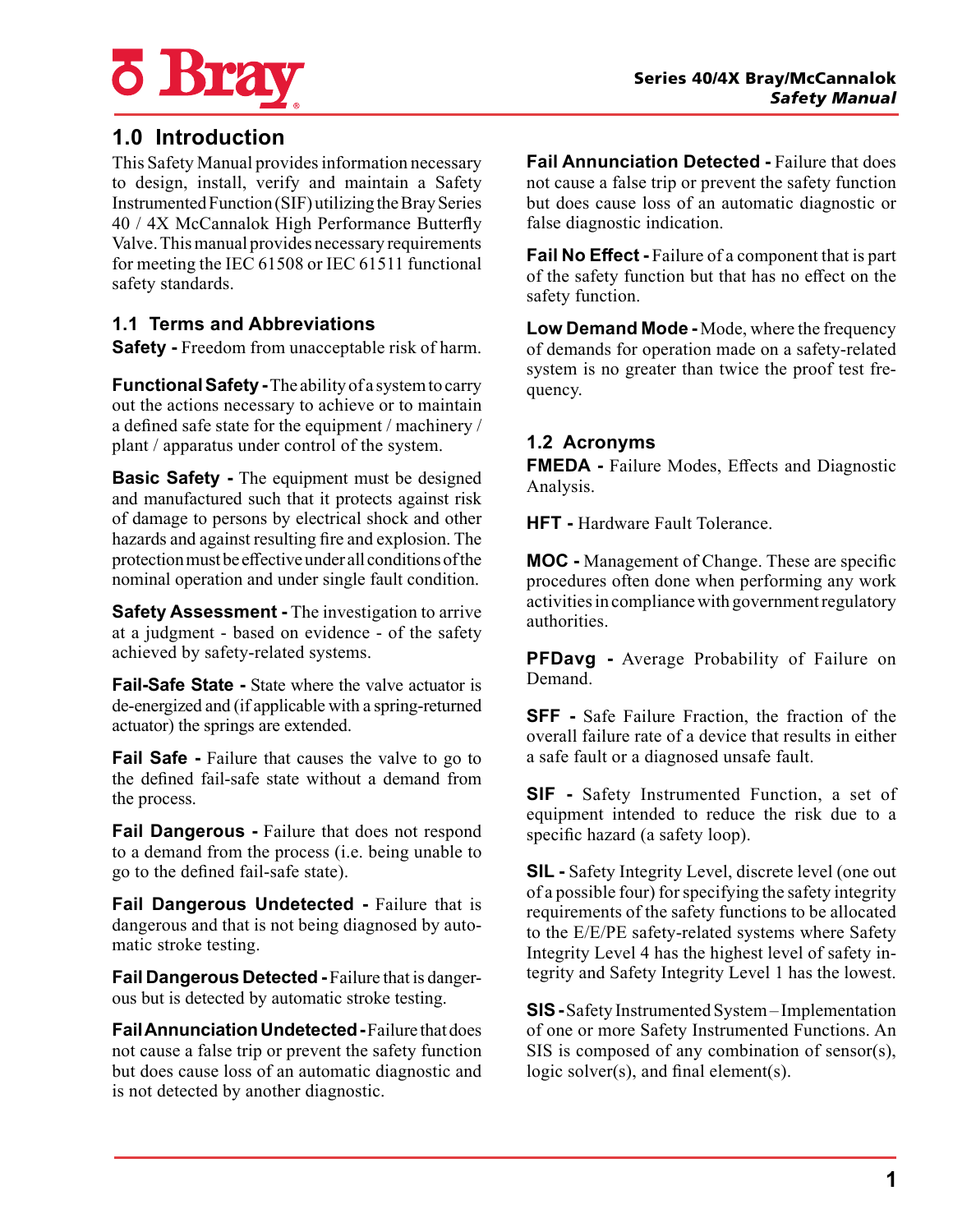

## **1.3 Product Support**

Product support can be obtained from:

Bray Controls Inc. 13333 Westland Blvd. East Houston, TX, 77041, USA. Phone: 281 894 5454 www.braycontrols.com

# **1.4 Related Literature**

#### **Hardware Documents:**

- S40 / 4X McCannalok Product Brochure
- Installation, Operation and Maintenance Instructions
- Bray Technical Manual TM-1023

#### **Guidelines/References:**

- Safety Integrity Level Selection Systematic Methods Including Layer of Protection Analysis, ISBN 1-55617-777-1, ISA
- Control System Safety Evaluation and Reliability, 2nd Edition, ISBN 1-55617-638-8, ISA
- Safety Instrumented Systems Verification, Practical Probabilistic Calculations, ISBN 1-55617-909-9, ISA

# **1.5 Reference Standards**

#### **Functional Safety:**

- IEC 61508: 2000 Functional safety of electrical/ electronic/ programmable electronic safety-related systems
- ANSI/ISA 84.00.01-2004 (IEC 61511 Mod.) Functional Safety – Safety Instrumented Systems for the Process Industry Sector

# **2.0 Device Description**

The Bray S40 / 4X McCannalok is a high performance quarter-turn butterfly valve used to control process fluids. It is offered in a standard version, and in a fire-safe version certified to API 607 Fifth Edition. The standard version is available in sizes from 2.5" through 60" in ASME pressure class 150; 2.5" through 54" in ASME class 300, and 2.5" through 30" in ASME class 600.

The Bray S 40 / 4X McCannalok product line includes all various pressure ratings and bodies styles such as  $S40 / 41 / 42 / 43 / 44 / 45 / 4A$  and 4B.

The firesafe version is available in 3" through 30" in ASME class 150, and in 3" through 24" in ASME class 300.

S40 / 4X McCannalok is offered in wafer or lug body configuration. It is designed in accordance with ASME standard B16.34, which meets international standards for pressure and temperature ratings, shell thickness, and bore diameters.

Installation details conform to the international flange standards ASME B16.5 and B16.47, ISO 7005, JIS B2238, and others. S40 / 4X McCannalok is provided with actuator/operator mounting details which conform to ISO 5211 standard.

The main components of the S40 / 4X McCannalok high performance butterfly valve are the body, disc, stem and seat. The assembly includes the seat retainer, stem journals, disc pins, stem packing set, packing gland, stem anti-blowout clips, and bottom body plug. The assembly is complemented with necessary gaskets, and hardware.

# **3.0 Designing a SIF Using A Manufactured Product**

## **3.1 Safety Function**

When de-energized, the S40 / S4X McCannalok valve moves to its fail-safe position. Depending on the version specified Fail – Closed or Fail - Open, the S40 McCannalok valve will rotate the valve disc to close off the flow path through the valve body or open the flow path through the valve body.

The S40 / 4X McCannalok valve is intended to be part of final element subsystem as defined per IEC 61508 and the achieved SIL level of the designed function must be verified by the designer.

## **3.2 Environmental limits**

The designer of a SIF must check that the product is rated for use within the expected environmental limits. Refer to the Service data and Material sections of S40 / 4X McCannalok valve product catalogue for environmental limits.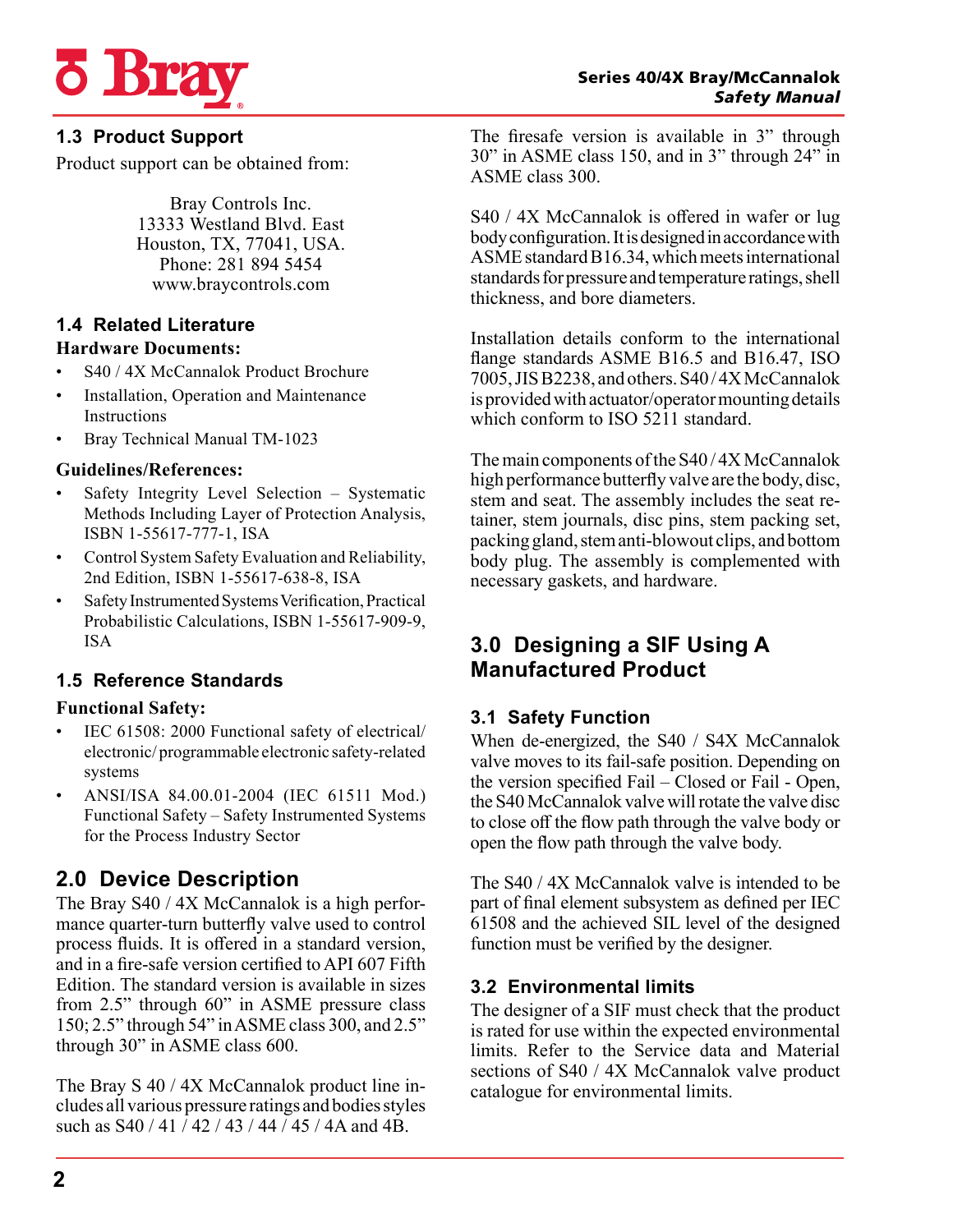

#### **3.3 Application limits**

The materials of construction of S40 / 4X McCannalok valve are specified in the Bray S40 /4X McCannalok valve product brochure. It is important that the designer check for material suitability considering on-site conditions and air supply conditions. If the S40 / 4X McCannalok valve is used outside of the application limits or with incompatible materials, the reliability data provided becomes invalid.

#### **3.4 Design Verification**

A detailed Failure Mode, Effects, and Diagnostics Analysis (FMEDA) report is available from Bray Controls. This report details all failure rates and failure modes as well as the expected lifetime.

The achieved Safety Integrity Level (SIL) of an entire Safety Instrumented Function (SIF) design must be verified by the designer via a calculation of PFDavg considering architecture, proof test interval, proof test effectiveness, any automatic diagnostics, average repair time and the specific failure rates of all products included in the SIF. Each subsystem must be checked to assure compliance with minimum hardware fault tolerance (HFT) requirements.

When using the S40 / 4X McCannalok valve in a redundant configuration, a common cause factor of at least 10% should be included in safety integrity calculations.

The failure rate data listed the FMEDA report is only valid for the useful life time of S40 / 4X McCannalok valve. The failure rates will increase sometime after this time period. Reliability calculations based on the data listed in the FMEDA report for mission times beyond the lifetime may yield results that are too optimistic, i.e. the calculated Safety Integrity Level will not be achieved.

#### **3.5 SIL Capability**

#### **3.5.1 Systematic Integrity**

The product has met manufacturer design process requirements of Safety Integrity Level (SIL) 3. These are intended to achieve sufficient integrity against systematic errors of design by the manufacturer. A Safety Instrumented Function (SIF) designed with this product must not be used at a

SIL level higher than the statement without "prior use" justification by end user or diverse technology redundancy in the design.

#### **3.5.2 Random Integrity**

The S40 / 4X McCannalok valve is a Type A Device and is one of many components that can be used in a final element assembly.

The final element assembly consists of many components, i.e. S40 / S4X McCannalok valve, an actuator or operator, solenoid, quick exhaust valve, etc. and the SIL must be verified for the entire assembly using failure rates from all components. This analysis must account for any hardware fault tolerance and architecture constraints.

#### **3.5.3 Safety Parameters**

For detailed failure rate information refer to the Failure Modes, Effects and Diagnostic Analysis Report for the S40 / 4X McCannalok valve.

#### **3.6 Connection of the S40 / 4X Mc-Cannalok valve to the SIS Logic-solver.**

The S40 / 4X McCannalok valve is connected to the safety rated logic solver which is actively performing the safety function as well as automatic diagnostics designed to diagnose potentially dangerous failures within the S40 / 4X McCannalok valve, (i.e. partial stroke test).

#### **3.7 General Requirements**

The system's response time shall be less than process safety time. The S40 / 4X McCannalok valve is only part of the final element of a SIS. All elements of the SIF must be chosen to meet the safety response time.

All SIS components, including the S40 / 4X McCannalok valve must be operational before process start-up.

User shall verify that the S40 / 4X McCannalok valve is suitable for use in safety applications by confirming the S40 / 4X McCannalok valve's nameplate is properly marked.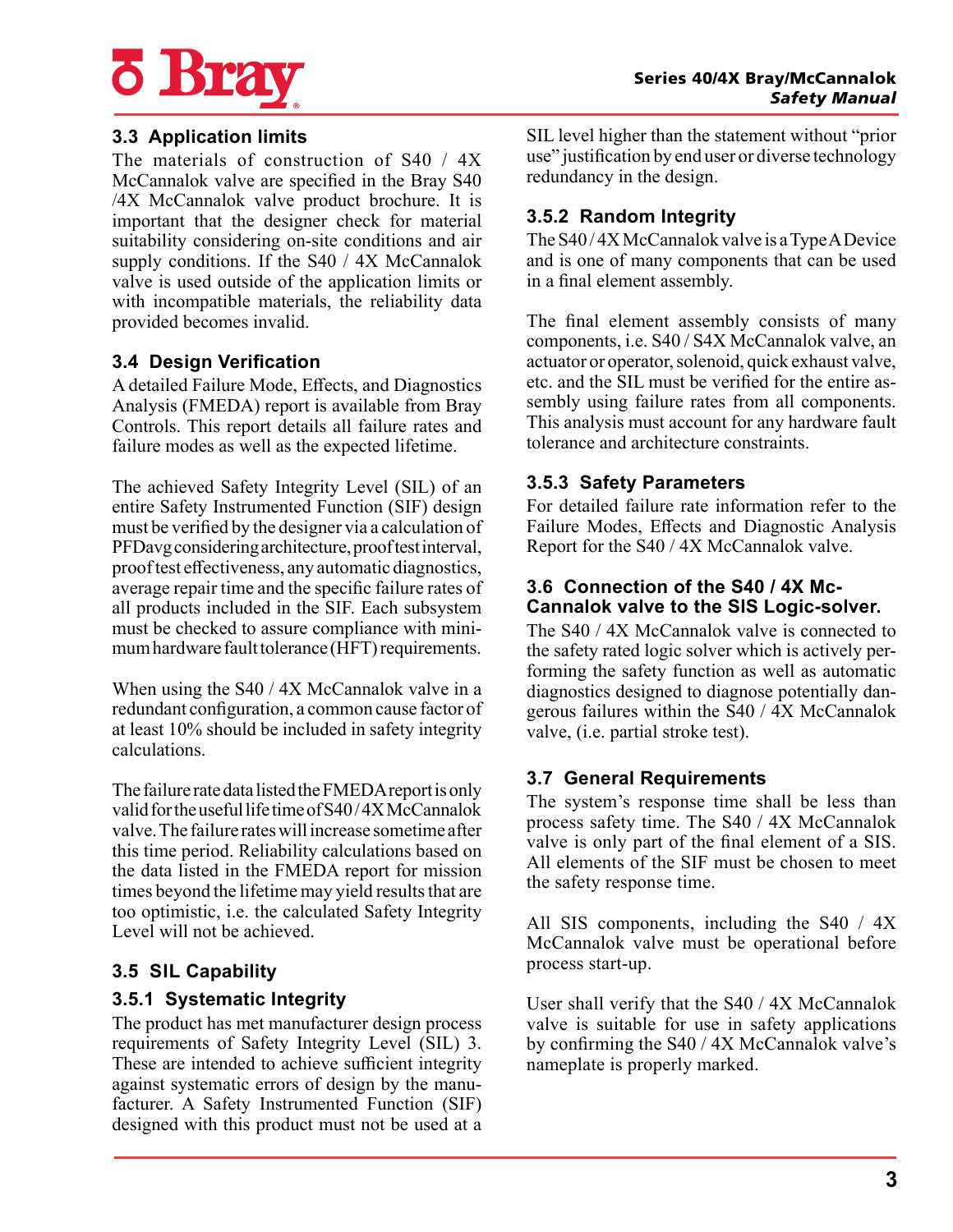# **o Bra**

Personnel performing maintenance and testing on S40 / 4X McCannalok valve shall be competent to do so.

Results from the proof tests shall be recorded and reviewed periodically.

The useful life of the S40 / 4X McCannalok valve is described in Section 5.4.

# **4.0 Installation And Commissioning**

## **4.1 Installation**

The S40 / 4X McCannalok valve must be installed per standard practices outlined in the Installation, Operation and Maintenance Instructions.

The environment must be checked to verify that environmental conditions do not exceed the ratings. The S40 / 4X McCannalok valve must be accessible for physical inspection.

#### **4.2 Physical Location and Placement**

The S40 / 4X McCannalok valve shall be accessible with sufficient room for pneumatic connections and shall allow manual proof testing.

Pneumatic piping to the valve actuator shall be kept as short and straight as possible to minimize the airflow restrictions and potential clogging. Long or kinked pneumatic tubes may also increase the valve closure time.

The S40 / 4X McCannalok valve shall be mounted in a low vibration environment. If excessive vibration can be expected special precautions shall be taken to ensure the integrity of pneumatic connectors to the valve actuator, or the vibration should be reduced using appropriate damping mounts.

## **4.3 Pneumatic Connections**

Recommended piping for the inlet and outlet pneumatic connections to the actuator of the  $S40 / 4X$ McCannalok valve is a minimum 1/4" metal or PVC tubing. The length of tubing between the actuator and the control device, such as a solenoid valve, shall be kept as short as possible and free of kinks. Only dry air filtered to 50 micron or better is recommended.

The process air pressure shall meet the requirements set forth in the Installation, Operation and Maintenance Instructions.

The process air capacity shall be sufficient to move the valve actuator within the required time.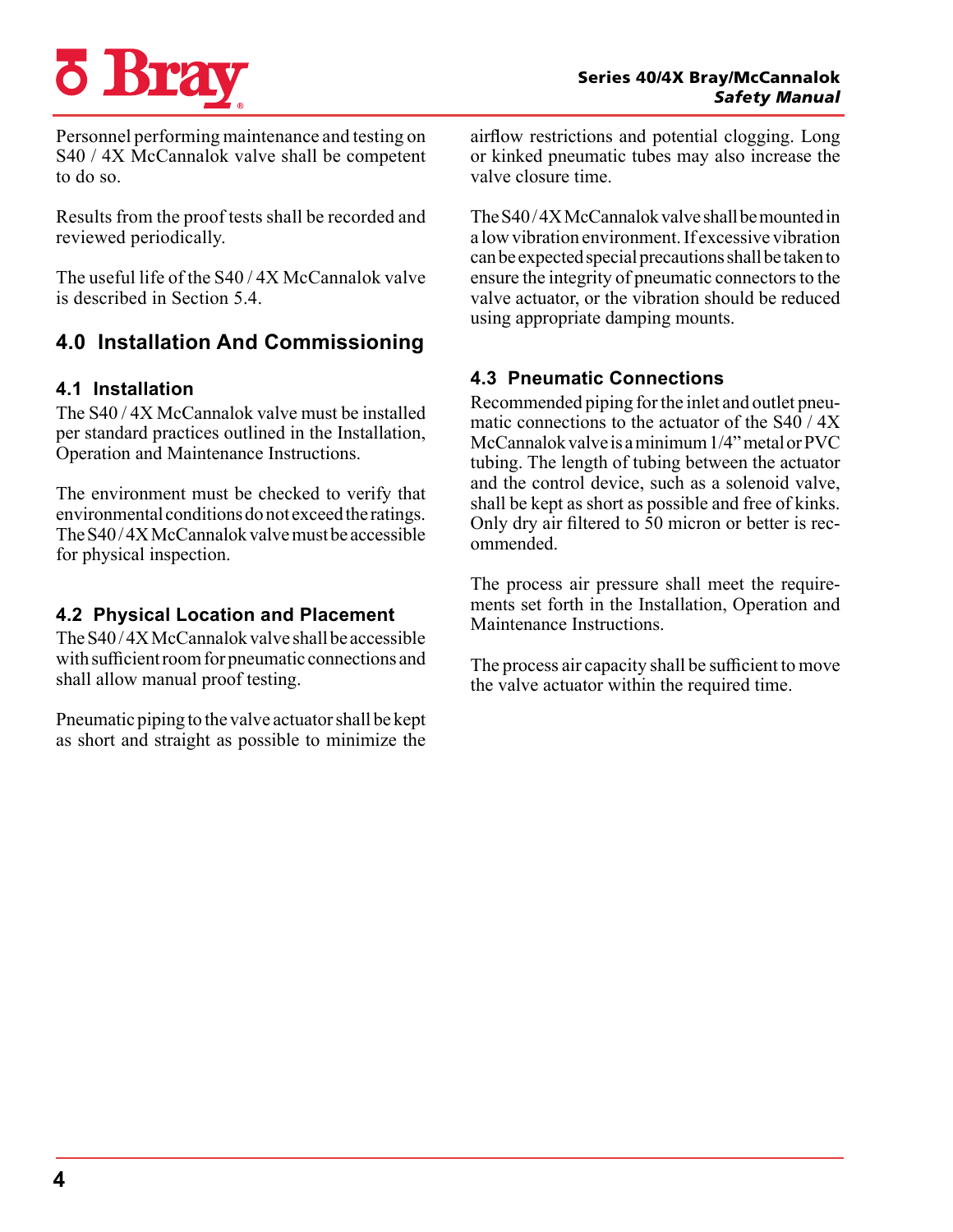

# **5.0 Operation And Maintenance**

#### **5.1 Proof test without automatic testing**

The objective of proof testing is to detect failures within the valve that are not detected by any automatic diagnostics of the system. Of main concern are undetected failures that prevent the safety instrumented function from performing its intended function.

The frequency of proof testing, or the proof test interval, is to be determined in reliability calculations for the safety instrumented functions for which a valve is applied. The

proof tests must be performed more frequently than or as frequently as specified in the calculation in order to maintain the required safety integrity of the safety instrumented function.

The following proof test is recommended. The results of the proof test should be recorded and any failures that are detected and that compromise functional safety should be reported to Bray Controls.

The suggested proof test consists of a full stroke of the S40 / 4X McCannalok valve's actuator.

| <b>Step</b> | Action                                                                                                     |  |  |  |
|-------------|------------------------------------------------------------------------------------------------------------|--|--|--|
|             | Bypass the safety function and take appropriate action to avoid a false trip                               |  |  |  |
| 2           | Send a signal to the final element configuration to perform a full stroke and verify that this is achieved |  |  |  |
| 3           | Inspect the S40 / 4X McCannalok valve for any visible damage or contamination                              |  |  |  |
| 4           | Record any failures in your company's SIF inspection database                                              |  |  |  |
|             | Remove the bypass and otherwise restore normal operation                                                   |  |  |  |

#### **Table1: Recommended Proof Test**

The proof test coverage for the S40 / 4X McCannalok valve is listed in the FMEDA report.

The person(s) performing the proof test of S40 / S4X McCannalok valve should be trained in SIS operations, including bypass procedures, valve maintenance and company Management of Change procedures.

#### **5.2 Proof test with automatic partial operational stroke testing**

An automatic testing scheme that performs a full stroke of the S40 / 4X McCannalok valve and measures valve movement timing will detect most potentially dangerous failure modes. It is recommended that a physical inspection (Step 2 from Table 1) be performed on a periodic basis with the time interval determined by plant conditions. A maximum inspection interval of five years is recommended.

#### **5.3 Repair and replacement**

Repair procedures in the S40 / 4X McCannalok valve Installation, Operation and Maintenance manual must be followed.

#### **5.4 Useful Life**

The useful life of the S40 / 4X McCannalok valve is 10 to 15 years, or 10,000 cycles.

#### **5.5 Manufacturer Notification**

Any failures that are detected and that compromise functional safety should be reported to Bray Controls. Please contact Bray Controls customer service.

#### **5.6 Product Registration**

If the product is being used in a safety application and there is a desire to receive notices regarding the product, register the product with Bray Controls Customer Service.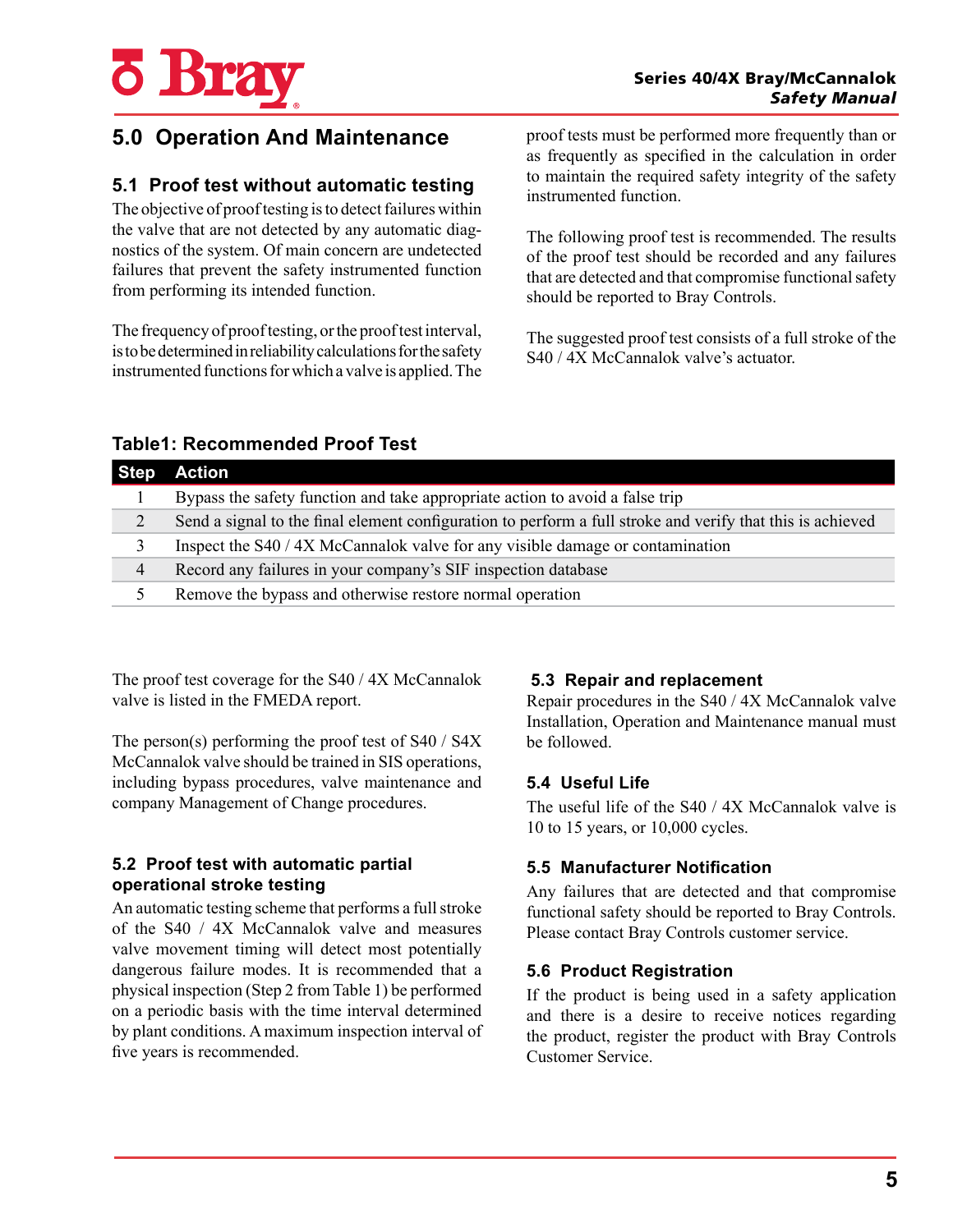# **¿ Bray**

# **START-UP CHECKLIST**

The following checklist may be used as a guide to employ the Bray S40 / 4X McCannalok valve in a safety critical SIF compliant to IEC 61508.

|                                                                                             | <b>Result</b> | <b>Verified</b> |             |  |
|---------------------------------------------------------------------------------------------|---------------|-----------------|-------------|--|
| <b>Activity</b>                                                                             |               | By              | <b>Date</b> |  |
| <b>Design</b>                                                                               |               |                 |             |  |
| Target Safety Integrity Level and PFDavg determined                                         |               |                 |             |  |
| Correct valve mode chosen (Fail-closed, Fail-open)                                          |               |                 |             |  |
| Design decision documented                                                                  |               |                 |             |  |
| Pneumatic compatibility and suitability verified                                            |               |                 |             |  |
| SIS logic solver requirements for S40 / 4X McCannalok valve tests defined and<br>documented |               |                 |             |  |
| Routing of pneumatic connections determined                                                 |               |                 |             |  |
| SIS logic solver requirements for partial stroke tests defined and documented               |               |                 |             |  |
| Design formally reviewed and suitability formally assessed                                  |               |                 |             |  |
| Implementation                                                                              |               |                 |             |  |
| Physical location appropriate                                                               |               |                 |             |  |
| Pneumatic connections appropriate and according to applicable codes                         |               |                 |             |  |
| SIS logic solver valve actuation test implemented                                           |               |                 |             |  |
| Maintenance instructions for proof test released                                            |               |                 |             |  |
| Verification and test plan released                                                         |               |                 |             |  |
| Implementation formally reviewed and suitability formally assessed                          |               |                 |             |  |
| <b>Verification and Testing</b>                                                             |               |                 |             |  |
| Electrical connections verified and tested                                                  |               |                 |             |  |
| Pneumatic connection verified and tested                                                    |               |                 |             |  |
| SIS logic solver valve actuation test verified                                              |               |                 |             |  |
| Safety loop function verified                                                               |               |                 |             |  |
| Safety loop timing measured                                                                 |               |                 |             |  |
| Bypass function tested                                                                      |               |                 |             |  |
| Verification and test results formally reviewed and suitability formally assessed           |               |                 |             |  |
| <b>Maintenance</b>                                                                          |               |                 |             |  |
| Tubing blockage / partial blockage tested                                                   |               |                 |             |  |
| Safety loop function tested                                                                 |               |                 |             |  |